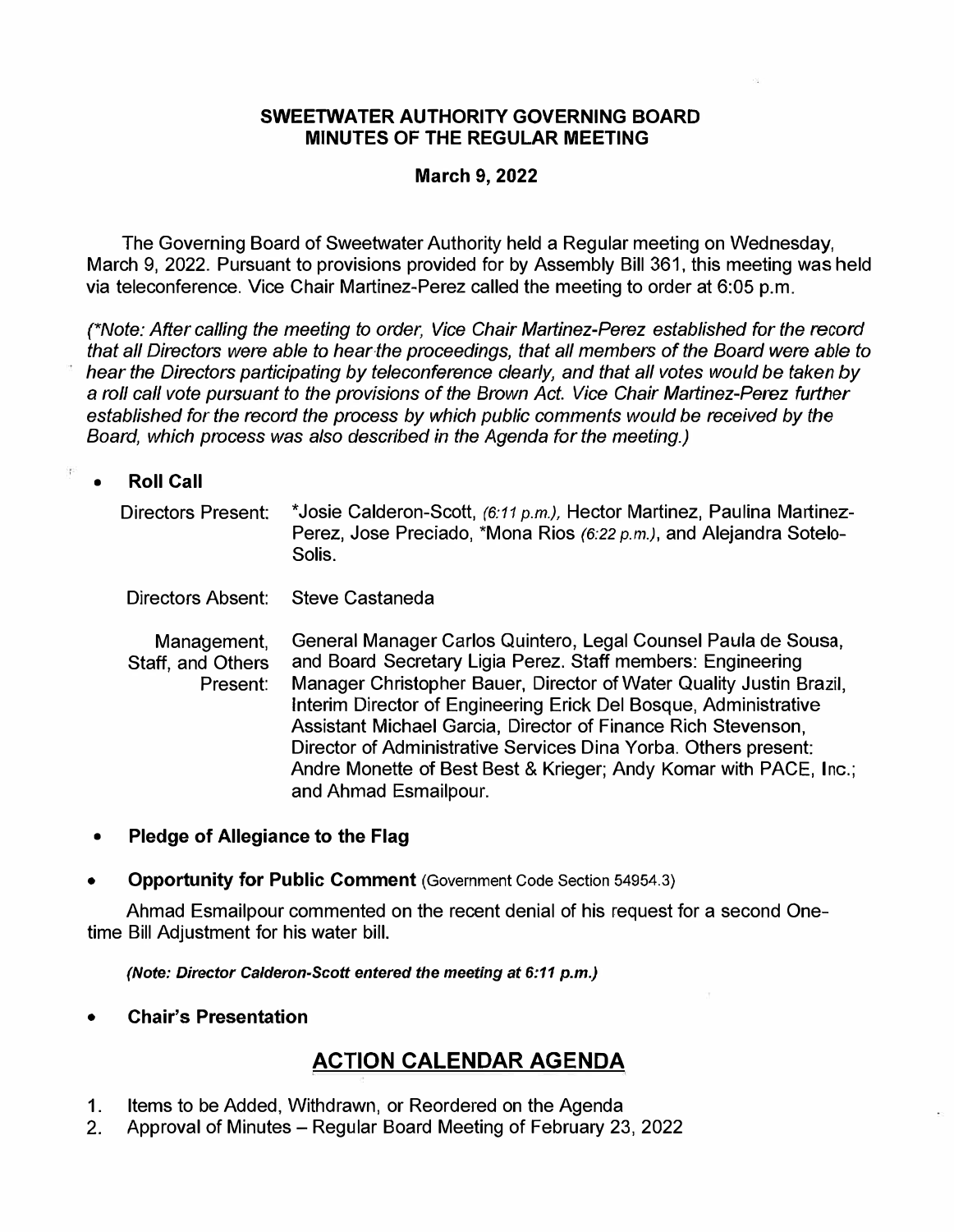**Director Preciado made a motion, seconded by Director Calderon-Scott,** that the Governing Board approve the minutes of the Regular Board meeting of February 23, 2022. **The motion carried unanimously, with Directors Castaneda and Rios absent.** 

## **Consent Calendar Items**

**Director Preciado made a motion, seconded by Director Calderon-Scott,** that the Governing Board approve the consent calendar. **The motion carried unanimously, with Directors Castaneda and Rios absent.** 

3. Findings to Continue Holding Remote/Teleconference Meetings Pursuant to Assembly Bill 361

Recommendation: Make the following findings: 1) The Governor-declared COVID-19 State of Emergency remains in effect and the Board has reconsidered the circumstances of the COVID-19 State of Emergency; 2) State or local officials continue to impose or recommend measures to promote social distancing; and 3) For the next thirty (30) days, the meetings of the Board, its committees, and any other Authority legislative bodies including the Citizens Advisory Committee, shall be held pursuant to the provisions of Government Code section 54953(e), allowing legislative body members and members of the public to participate in meetings remotely in accordance with that section.

- 4. Consideration of Second One-time Adiustment to Customer Water bill Norberto Avila (Finance and Administration Committee Meeting of 3/2/22) Recommendation: Deny Mr. Avila's request for a second one-time adjustment and allow him to enter into an extended payment plan to pay the balance of \$649.80.
- 5. Review of Board Policies and Procedures (Policies 521, 522, and 601 through 608) (Finance and Administration Committee Meeting of 3/2/22) Recommendation: Approve Board Policies 521 and 601 through 608 as presented; and continue Board Policy 522 to allow the Sweetwater Authority Chair, Vice Chair, and Citizens Advisory Committee Chair to discuss further changes to section VI, and bring back the changes to the Board for review within 60 days.
- 6. Consideration to Award a Contract for Portable Toilet Rental and Services to Diamond Environmental Services, LLP (Water Quality and Distribution Committee Meeting of 3/2/22) Recommendation: Award a contract for Portable Toilet Rental and Services to the sole responsive bidder, Diamond Environmental Services, LLP, San Marcos, CA, for a one (1) year period in the amount of \$31,246.80 with four (4) annual renewal options not to exceed \$31,246.80, for a total five-year cost of \$156,235.00.
- 7. "Richard A. Reynolds Desalination Facility Sodium Hypochlorite Storage Tank," presented by Justin Brazil, Director of Water Quality, Sweetwater Authority (Information Item) (Water Quality and Distribution Committee Meeting of 3/2/22) Recommendation: No action was required by the Governing Board.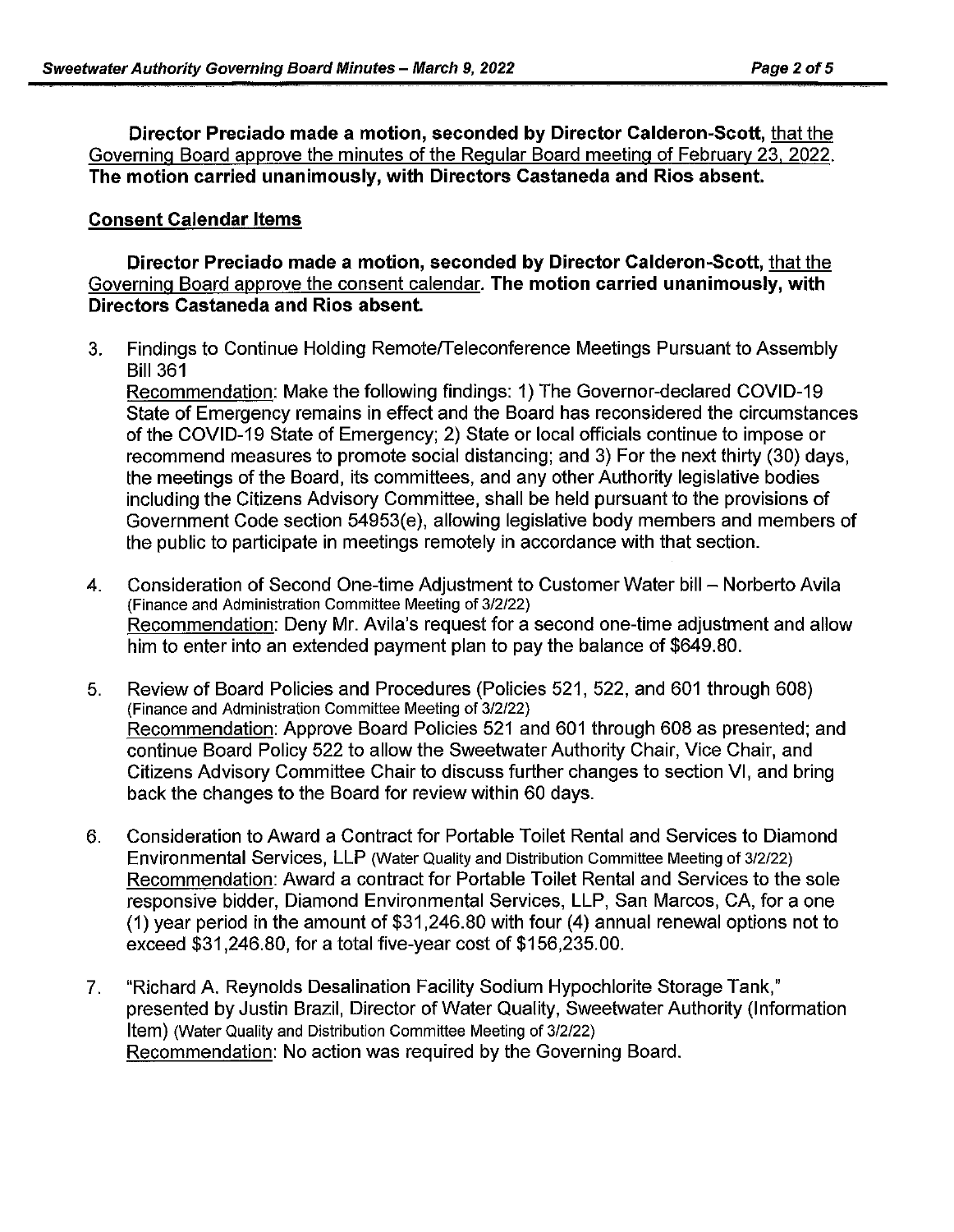#### **Action and Discussion Items**

8. Consideration of Design Recommendations for the National City Wells Iron and Manganese Removal System Project (Engineering, Capital, and Development Services Committee Meeting of 2/28/22) Recommendation: Accept the consultant's design recommendations for the proposed

Iron and Manganese removal System and direct staff to submit the consultant's report to the State Water Resources Control Board, Division of Drinking Water, for its review and approval, before continuing with design.

(Note: Director Rios entered the meeting at 6:22 p.m.)

**Director Rios made a motion, seconded by Director Martinez-Perez,** that the Governing Board accept the consultant's design recommendations for the proposed Iron and Manganese removal System and direct staff to submit the consultant's report to the State Water Resources Control Board, Division of Drinking Water, for its review and approval. before continuing with design. **The motion carried unanimously, with Director Castaneda absent.** 

9 Recommendation to Authorize Additional Design Scope Items for the Cathodic Protection at Steel Storage Tanks Project and Construction Deferment (Engineering, Capital, and Development Services Committee Meeting of 2/28/22) Recommendation: Direct staff to authorize the additional design scope items in the amount of \$42,114 for the cathodic protection project at three steel storage tanks (Bonita Highlands # 1. Bonita Highlands #2, and McMillan), and defer the implementation of the project until staff is able to refine the construction budget.

**Director Preciado made a motion, seconded by Director Calderon-Scott,** that the Governing Board direct staff to authorize the additional design scope items in the amount of \$42,114 for the cathodic protection project at three steel storage tanks (Bonita Highlands  $# 1$ . Bonita Highlands #2, and McMillan). and defer the implementation of the project until staff is able to refine the construction budget. **The motion carried unanimously, with Director Castaneda absent.** 

10. New Business

Association of California Water Agencies (ACWA): Call for Candidate Nominations for the Region 10 Board - Remainder of the 2022-2023 Term

No action was taken by the Governing Board.

- 11. Approval of Directors' Attendance at Meetings and Future Agenda Items
	- A. Per diem approval for Director Rios' meeting with the General Manager to discuss the SDCWA Administrative & Finance Meeting - February 14, 2022
	- B. Per diem approval for Director Rios" meeting with the General Manager to prepare for the SDCWA Board meeting - February 21, 2022

**Director Martinez-Perez made a motion, seconded by Director Calderon-Scott,** that the Governing Board approve per diem for items 11.A. and 11.B. **The motion carried unanimously, with Director Castaneda absent.**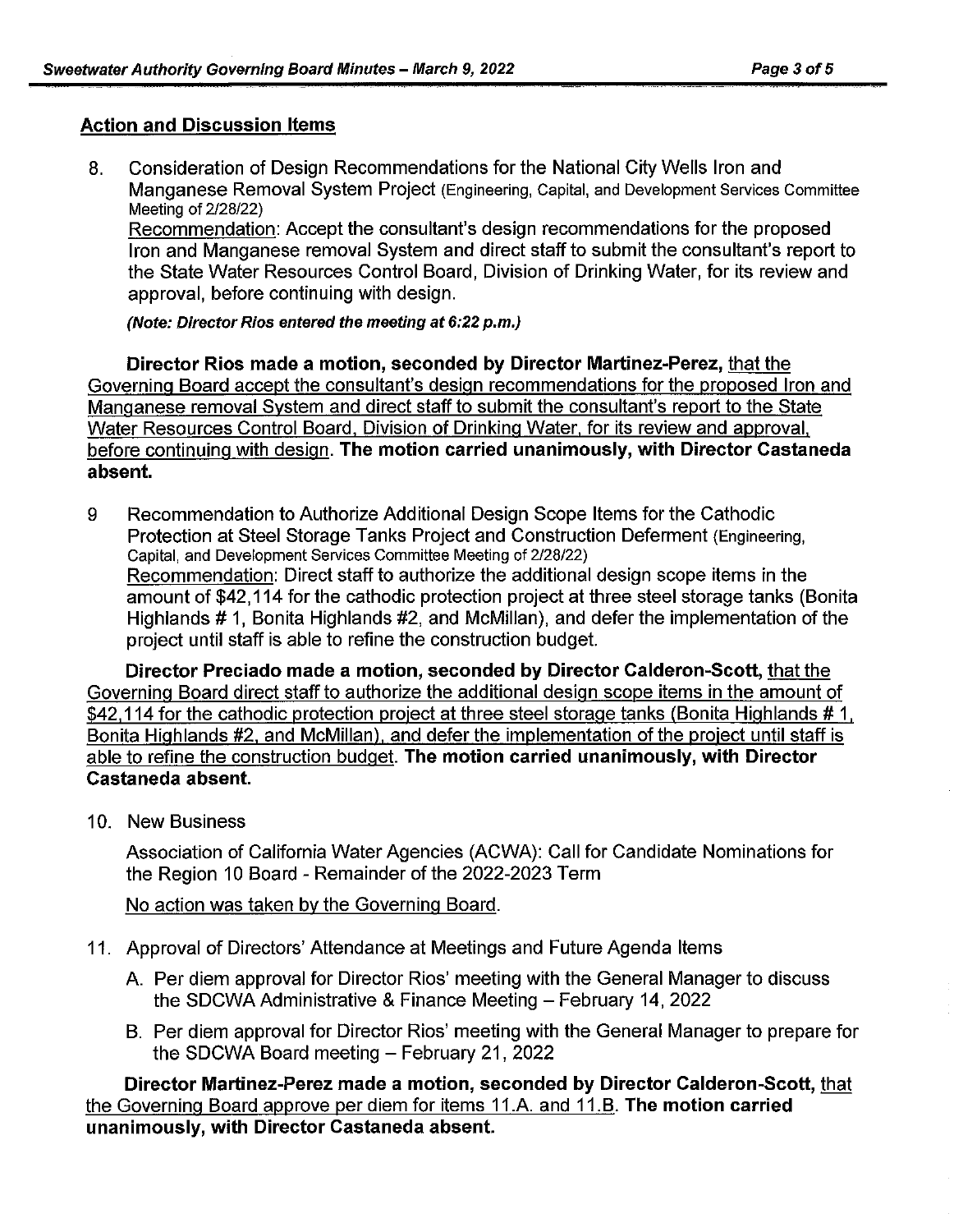# **REPORTS AND INFORMATIONAL ITEMS**

- 12. COVID-19 Pandemic Delayed Revenue Balance Dashboard
- 13. Committee Minutes
- 14. Committee Look Ahead
	- Finance and Administration Committee Six-Month Look Ahead FY 2021-22 Q3 & Q4 (Information Item) (Finance and Administration Committee Meeting of 3/2/22) Recommendation: No action was required by the Governing Board.
- 15. Report of Legal Counsel

Legal Counsel de Sousa commented on two bills in the state legislature related to virtual meeting participation; and a state initiative cleared for signature circulation which would impose further restrictions on public agencies when raising revenue.

16. Report of Management

General Manager Quintero commented that staff will soon begin posting audio and video of Authority meetings to the website.

17. Reports by Directors on Events Attended

A. Other Events Attended

There were none.

18. Directors' Comments

There were none.

## **CLOSED SESSION**

At 7:12 p.m. the Board convened in Closed Session for:

A. Conference with Legal Counsel – Initiation of Litigation pursuant to Government Code Section 54956.9 (d)(4): One Potential Case

There was no need for closed session on the following item:

B. Conference with Legal Counsel – Existing Litigation pursuant to Government Code Section 54956.9 (d)(1):

United States, et al. ex rel John Hendrix v. J-M Manufacturing Company Inc., and Formosa Plastics Corporation, U.S.A., Case No. ED CV06-00055-GW

There were no minutes taken, and the session was not audio-recorded.